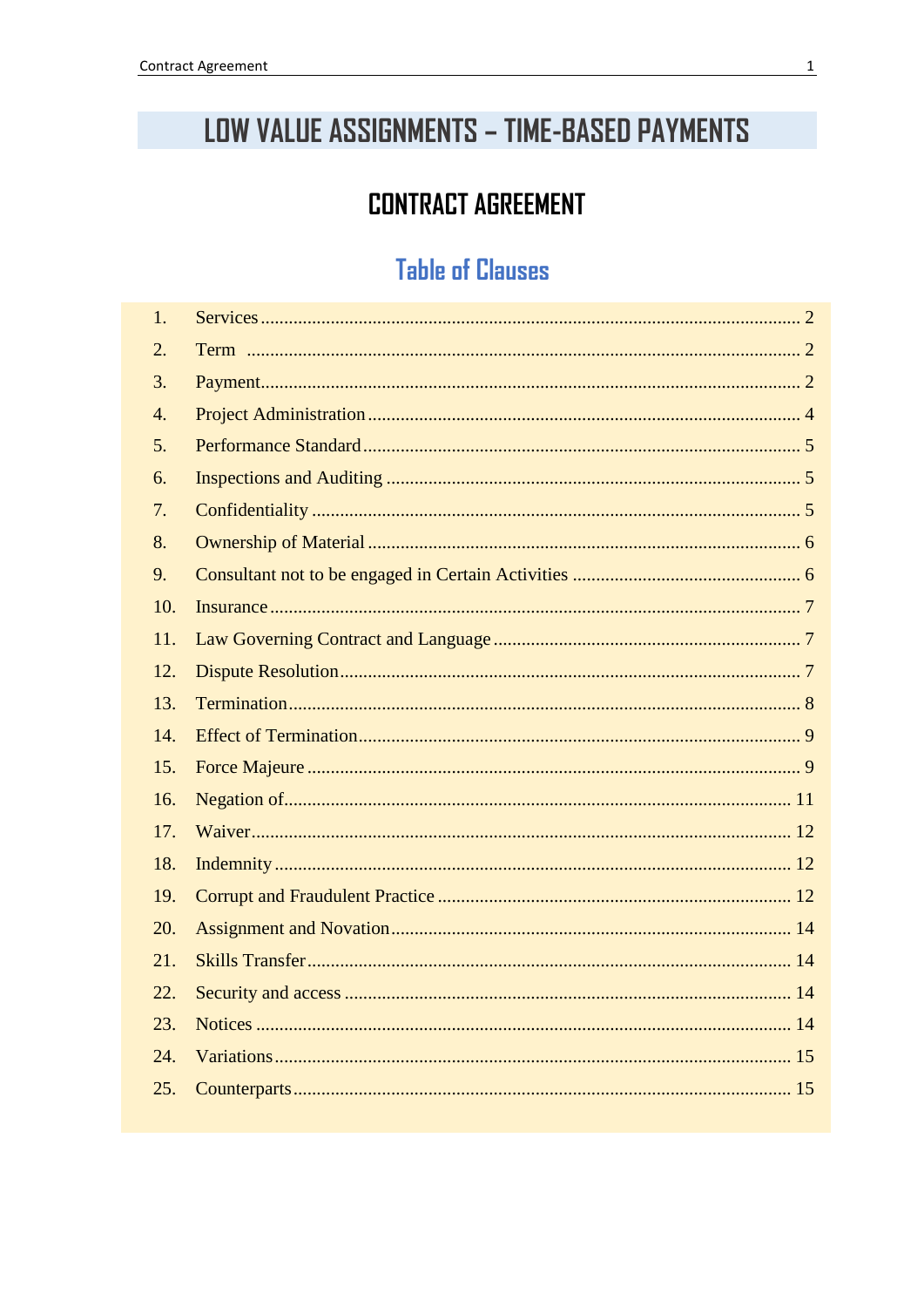### **LOW VALUE ASSIGNMNETS TIME-BASED PAYMENTS**

#### **Contract No. MPPC 001/2022**

THIS CONTRACT ("Contract") is entered into this insert starting date of assignment, by and between the Ministry of Police, Prisons and Corrections ("the procuring entity") having its principal place of business at Main Headquarters, Tauese, Apia, Samoa, and insert consultant's name ("the consultant") having its principal office located at insert consultant's address<sup>1</sup> for the provision of medical assistance and services for the Prisons and Corrections Service.

**WHEREAS,** the procuring entity wishes to engage the consultant to carry out the duties as set out in Annex  $A - Terms$  of Reference  $\&$  Scope of Services ("the Services") and;

**WHEREAS,** the consultant is willing to perform these services;

**NOW THEREFORE** the Procuring entity and the Consultant ("the Parties") hereby agree as follows:

<span id="page-1-0"></span>

|    | 1. Services    | (i)                                                                                                                                                                                                                                                              | The consultant shall perform the services specified in<br>Annex A, "Terms of Reference and Scope of Services,"<br>which is made an integral part of this Contract ("the<br>Services").                                                                 |
|----|----------------|------------------------------------------------------------------------------------------------------------------------------------------------------------------------------------------------------------------------------------------------------------------|--------------------------------------------------------------------------------------------------------------------------------------------------------------------------------------------------------------------------------------------------------|
|    |                | (ii)                                                                                                                                                                                                                                                             | The consultant shall submit to the procuring entity the<br>reports in the form and number listed in Annex B,<br>"consultant's Reporting Obligations," within the time<br>periods listed in such Annex, and                                             |
|    |                | (iii)                                                                                                                                                                                                                                                            | The consultant shall provide the personnel listed in Annex<br>C, "Cost Estimate of Services, List of Personnel and<br>Schedule of Rates" to perform the Services.                                                                                      |
| 2. | <b>Term</b>    | The consultant shall perform the Services during the period<br>commencing <i>insert start date</i> at <i>location</i> and continuing through<br>to <i>insert completion date</i> or any other period as may be<br>subsequently agreed by the parties in writing. |                                                                                                                                                                                                                                                        |
| 3. | <b>Payment</b> | А.                                                                                                                                                                                                                                                               | <b>Ceiling</b>                                                                                                                                                                                                                                         |
|    |                |                                                                                                                                                                                                                                                                  | For Services rendered pursuant to Annex A, the procuring<br>entity shall pay the consultant an amount not to exceed a<br>ceiling of <i>insert ceiling amount</i> . This amount has been<br>established based on the understanding that it includes all |

<span id="page-1-2"></span><span id="page-1-1"></span>1

<sup>1</sup> Avoid use of "*P.O. Box*" address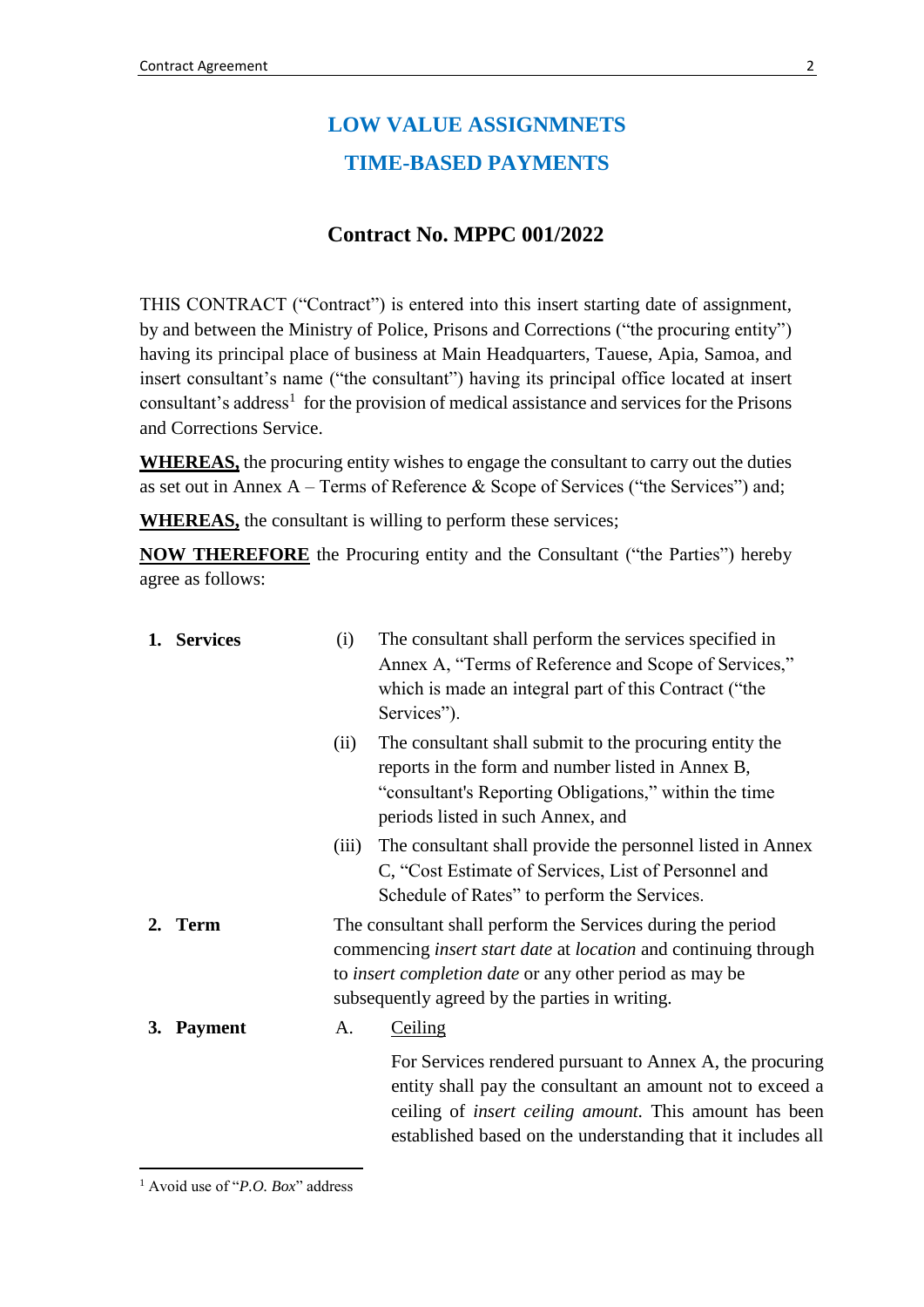of the consultant's costs and profits as well as any tax obligation that may be imposed on the consultant. The payments made under the Contract consist of the consultant's remuneration as defined in sub-paragraph B below and of the reimbursable expenditures as defined in sub-paragraph C below.

The consultant, Sub-consultants and their Personnel shall pay all applicable taxes, duties, fees and other impositions levied under the law of the Independent State of Samoa as specified in the Ceiling, the amount of which is deemed to have been included in the Contract Price.

#### B. Remuneration

The procuring entity shall pay the consultant for Services rendered at the rate(s) per man/month spent **/** per day spent / per hour spent, subject to a maximum of eight hours per day in accordance with the rates agreed and specified in Annex C, "Cost Estimate of Services, List of Personnel and Schedule of Rates." Remuneration shall be subject to applicable taxes as confirmed by the relevant authority, prior signing of the Contract.

#### C. Reimbursable

The procuring entity shall pay the consultant for reimbursable expenses in accordance with the rates agreed and specified in Annex C, which shall consist of and be limited to:

- (i) normal and customary expenditures for official travel, accommodation, printing, and telephone charges; official travel will be reimbursed at the cost of less than first class travel and will need to be authorized by the procuring entity's coordinator;
- (ii) such other expenses as approved in advance by the procuring entity's coordinator.

#### D. Payment Conditions

As soon as practicable and not later than fifteen (15) days after the end of each calendar month during the period of the Services, the consultant shall submit to the procuring entity, in duplicate, itemised statements, accompanied by copies of invoices, vouchers and other appropriate supporting materials, of the amounts payable pursuant to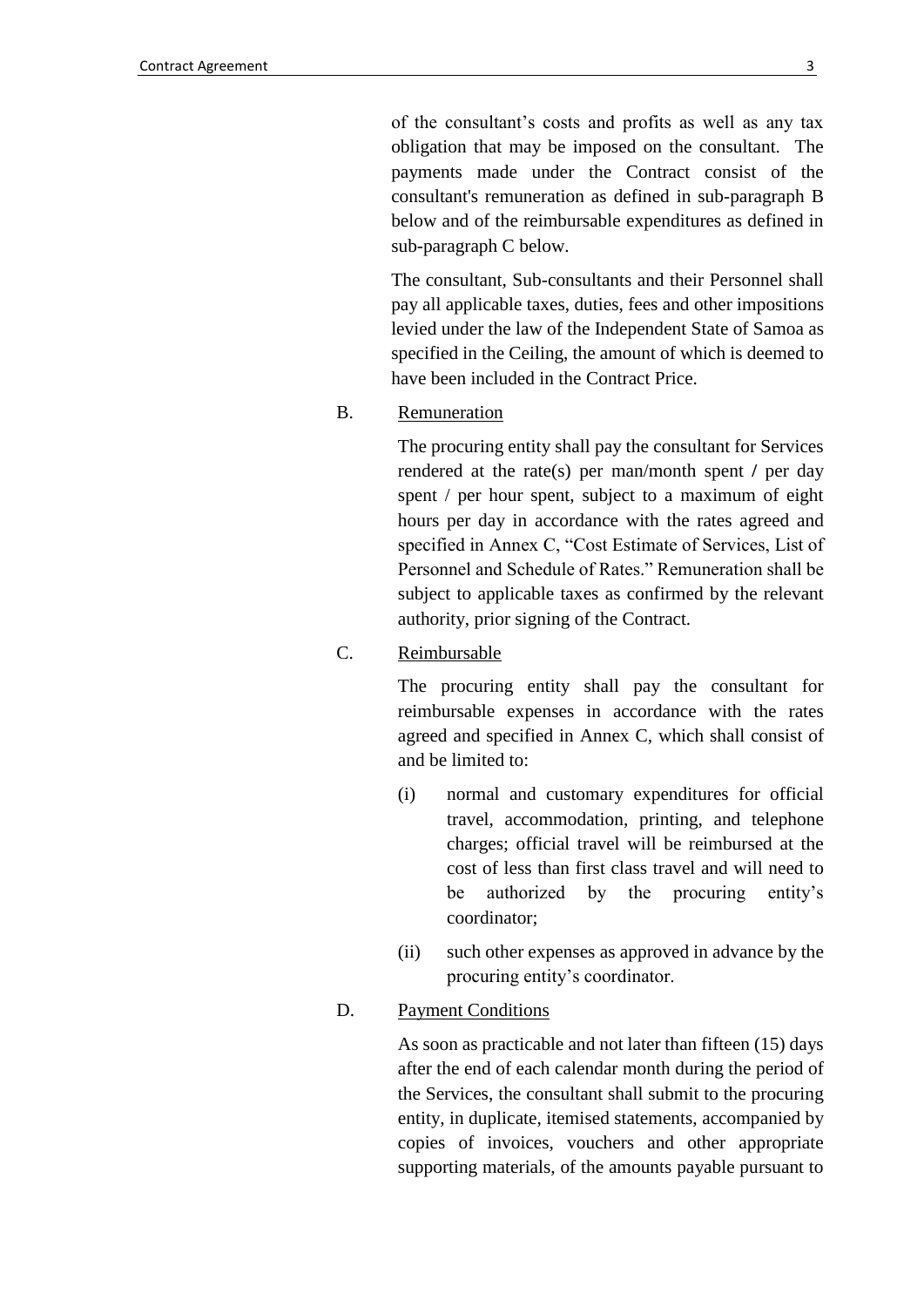Clauses 3A, 3B and 3C for that month. Each statement shall distinguish that portion of the total eligible costs which pertains to remuneration from that portion which pertains to reimbursable expenses.

Payment shall be made in Samoan Tala not later than 30 days following submission of invoices in duplicate to the Coordinator designated in paragraph 4.

An invoice is correctly rendered if:

- (a) the amount claimed and specified in the invoice is due for payment and is correctly calculated in accordance with the Contract:
- (b) it correctly identifies the Services provided and for which payment is claimed; and
- (c) it is correctly addressed to the procuring entity.

Payments shall be made to the consultant's bank account *insert banking details*

The final payment under this Clause shall be made only after the final report and a final statement, identified as such, shall have been submitted by the consultant and approved as satisfactory by the procuring entity.

With the exception of the final payment above, payments do not constitute acceptance of the Services nor relieve the consultant of any obligations hereunder.

#### E. Commissions and Fees

The procuring entity will require the successful consultants to disclose any commissions or fees that may have been paid or are to be paid to agents, representatives, or commission agents with respect to the selection process or execution of the contract. The information disclosed must include at least the name and address of the agent, representative, or commission agent, the amount and currency, and the purpose of the commission or fee

#### <span id="page-3-0"></span>**4. Project Administration** A. Coordinator / Delegate

The procuring entity designates Mr. /Ms. *insert name and job title* as procuring entity's Coordinator/ Delegate; the Coordinator/ Delegate shall be responsible for the coordination of activities under the Contract, for receiving and approving invoices for payment, and for acceptance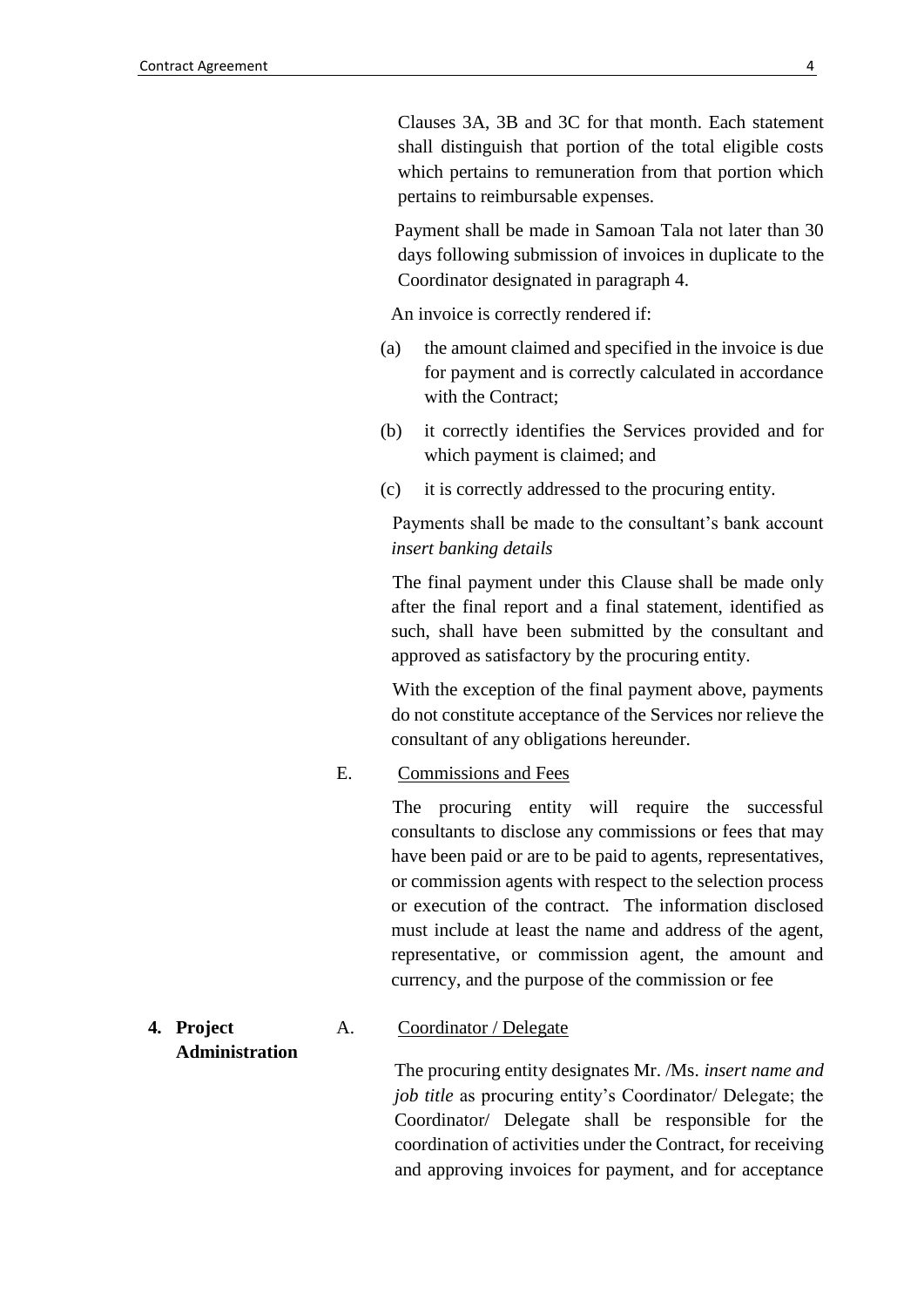of the deliverables by the procuring entity. The Coordinator/ Delegate has the responsibility for the general liaison with the consultant and may issue written notifications under the Contract.

B. Timesheets

During the course of their work under this Contract, including field work, the consultant's employees providing services under this Contract may be required to complete timesheets or any other document used to identify time spent, as well as expenses incurred, as instructed by the Project Coordinator.

C. Records and Accounts

The consultant shall keep, and shall cause its Subconsultants to keep, accurate and systematic records and accounts in respect of the Services, which will clearly identify all charges and expenses. The procuring entity reserves the right to audit, or to nominate a reputable accounting firm to audit, the consultant's records relating to amounts claimed under this Contract during its term and any extension, and for a period of three months thereafter.

- <span id="page-4-0"></span>**5. Performance Standard** The consultant undertakes to perform the Services with the highest standards of professional and ethical competence and integrity. The consultant shall promptly replace any employees assigned under this Contract that the procuring entity considers unsatisfactory.
- <span id="page-4-1"></span>**6. Inspections and Auditing** The consultant shall permit, and shall cause its Sub-consultants to permit, the Government and/or persons or auditors appointed by the Government to inspect and/or audit its accounts and records and other documents relating to the submission of the Proposal to provide the Services and performance of the Contract. Any failure to comply with this obligation may constitute a prohibited practice subject to contract termination and/or the imposition of sanctions by the Government (including without limitation a determination of ineligibility) in accordance with prevailing Government's sanctions procedures.
- <span id="page-4-2"></span>**7. Confidentiality** Except with the prior written consent of the procuring entity, the consultant and the Personnel shall not at any time communicate to any person or entity any confidential information acquired in the course of the Services, nor shall the consultant and the Personnel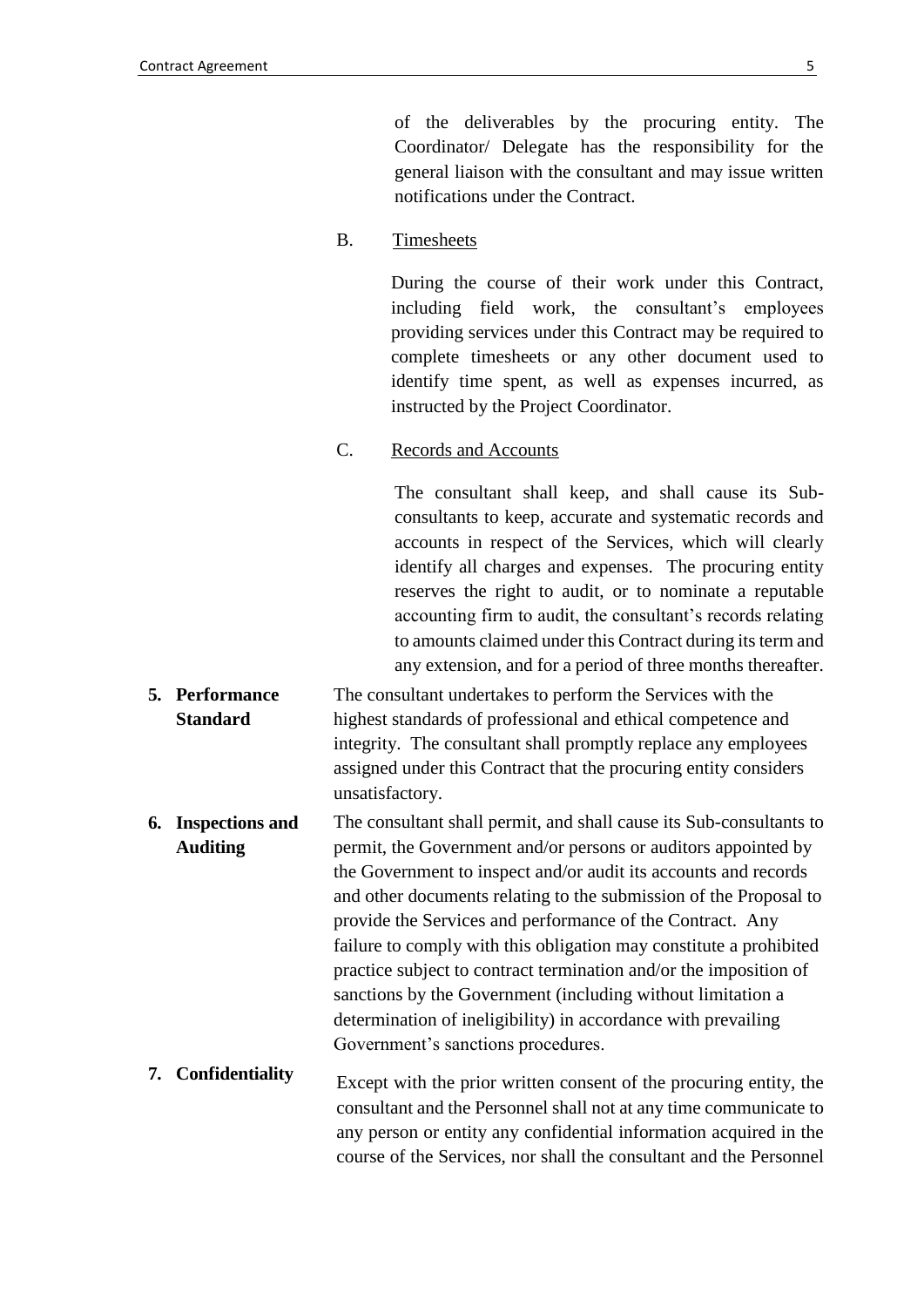<u>.</u>

make public the recommendations formulated in the course of, or as a result of, the Services.

The procuring entity may at any time require the consultants to give, and to arrange for their officers, employees, agents and subcontractors engaged in the performance of the Consultancy Services to give, prompt undertakings in writing in a form required by the procuring entity, relating to the non-disclosure of Confidential Information.

The obligations on the consultants under Clause 7 will not be taken to have been breached where the information referred to is legally required to be disclosed.

The obligations under Clause 7 shall survive the expiration or termination of this Contract.

<span id="page-5-0"></span>**8. Ownership of Material** Any studies, reports or other material, graphic, software or otherwise, prepared by the consultant for the procuring entity under the Contract shall belong to and remain the property of the procuring entity. The consultant may retain a copy of such documents and software.<sup>3</sup>

> Upon the expiration or termination of this Contract, the consultant will deliver to the procuring entity all studies reports or other material, graphic, software or otherwise prepared by the consultant for the procuring entity, and all copies of it, and if necessary, transfer or have transferred any intellectual property rights to the procuring entity. Any future use of any documents or software prepared or used by the consultant under this Contract requires prior written approval of the procuring entity.

#### <span id="page-5-1"></span>**9. Consultant not to be engaged in Certain Activities** The consultant agrees that, during the term of this Contract and after its termination, the consultants and any entity affiliated with the consultant, shall be disqualified from providing goods, works or services (other than consulting services that would not give rise to a conflict of interest) resulting from or closely related to the Consulting Services for the preparation or implementation of the Project. The consultant warrants that, to the best of its knowledge after making diligent inquiry, at the date of commencement of the Consultancy Services that no conflict with the interests of the procuring entity exists or is likely to arise in the performance of the Consultancy Services.

 $3$  Restrictions about the future use of these documents and software, if any, shall be specified at the end of Clause 8.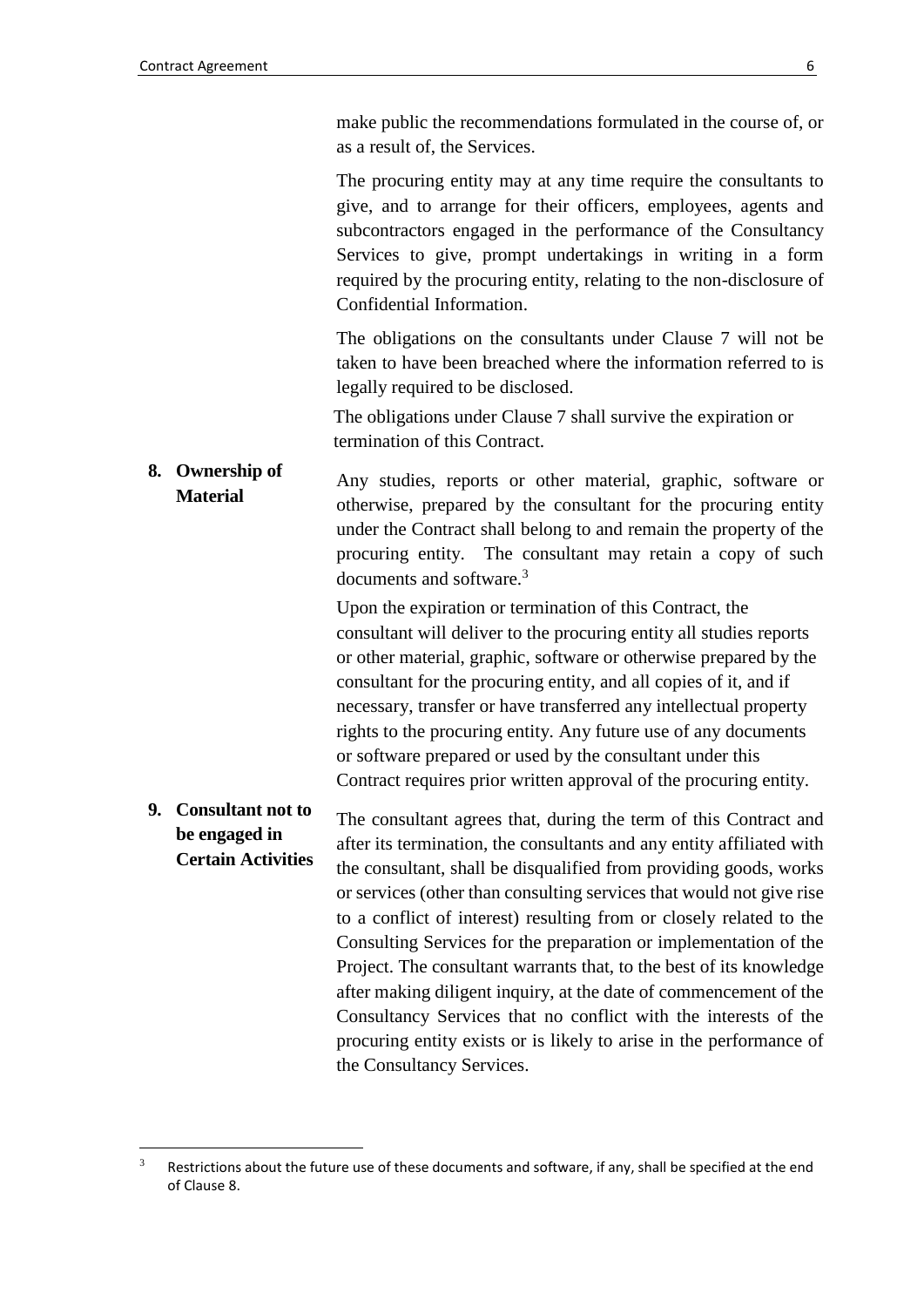<span id="page-6-2"></span><span id="page-6-1"></span><span id="page-6-0"></span>

|                                                      | If, during the performance of the Services, a conflict of interest<br>arises, or appears likely to arise, the consultant agrees to:                                                                                                                                                                                                                                                                                                                                                                      |  |  |
|------------------------------------------------------|----------------------------------------------------------------------------------------------------------------------------------------------------------------------------------------------------------------------------------------------------------------------------------------------------------------------------------------------------------------------------------------------------------------------------------------------------------------------------------------------------------|--|--|
|                                                      | (a) notify the procuring entity immediately in writing;                                                                                                                                                                                                                                                                                                                                                                                                                                                  |  |  |
|                                                      | (b) make full disclosure of all relevant information relating to the<br>conflict or apparent or likely conflict; and                                                                                                                                                                                                                                                                                                                                                                                     |  |  |
|                                                      | take such steps as the procuring entity may reasonably<br>(c)<br>require to resolve or otherwise deal with the conflict.                                                                                                                                                                                                                                                                                                                                                                                 |  |  |
|                                                      | If the consultant does not notify the procuring entity or is unable<br>or unwilling to resolve or deal with the conflict as required under<br>Paragraph 9, the procuring entity may terminate this Contract in<br>accordance with Paragraph 9 or Paragraph 14.                                                                                                                                                                                                                                           |  |  |
| 10. Insurance                                        | The consultant will be responsible for taking out any appropriate<br>insurance coverage at the expense of the consultant. The<br>consultant agrees for as long as any obligations remain in<br>connection with this Contract, to maintain in effect the required<br>insurances for all the consultant's obligations under this<br>Contract, including those which survive the expiration or<br>termination of the Contract. The insurance policy must be in<br>place by <i>before Contract signing</i> . |  |  |
| 11. Law Governing<br><b>Contract and</b><br>Language | The Contract shall be governed by the laws of the Independent<br>State of Samoa, and the language of the Contract shall be in<br>English.                                                                                                                                                                                                                                                                                                                                                                |  |  |
| 12. Dispute<br><b>Resolution</b>                     | Any dispute arising out of this Contract, which cannot be amicably<br>settled<br>parties,<br>shall<br>between<br>the<br>be<br>referred<br>to<br>adjudication/arbitration in accordance with the laws of the<br>procuring entity's country.                                                                                                                                                                                                                                                               |  |  |
|                                                      | (a) the party claiming that there is a dispute will send to other<br>party notice setting out the nature of the dispute;                                                                                                                                                                                                                                                                                                                                                                                 |  |  |
|                                                      | (b) within seven (7) days each party may nominate a<br>representative, preferably not<br>having<br>any<br>prior<br>involvement in the dispute;                                                                                                                                                                                                                                                                                                                                                           |  |  |
|                                                      | (c) the representatives of both parties will try to settle the<br>dispute by direct negotiation between them;                                                                                                                                                                                                                                                                                                                                                                                            |  |  |
|                                                      | (d) failing settlement within fourteen (14) days, either party<br>may refer the dispute to:                                                                                                                                                                                                                                                                                                                                                                                                              |  |  |
|                                                      | each parties' respective heads or nominees; or<br>(i)<br>an independent third person as agreed by both<br>(ii)<br>parties to intervene and direct some form of<br>resolution, in which case the parties shall be bound<br>by that resolution.                                                                                                                                                                                                                                                            |  |  |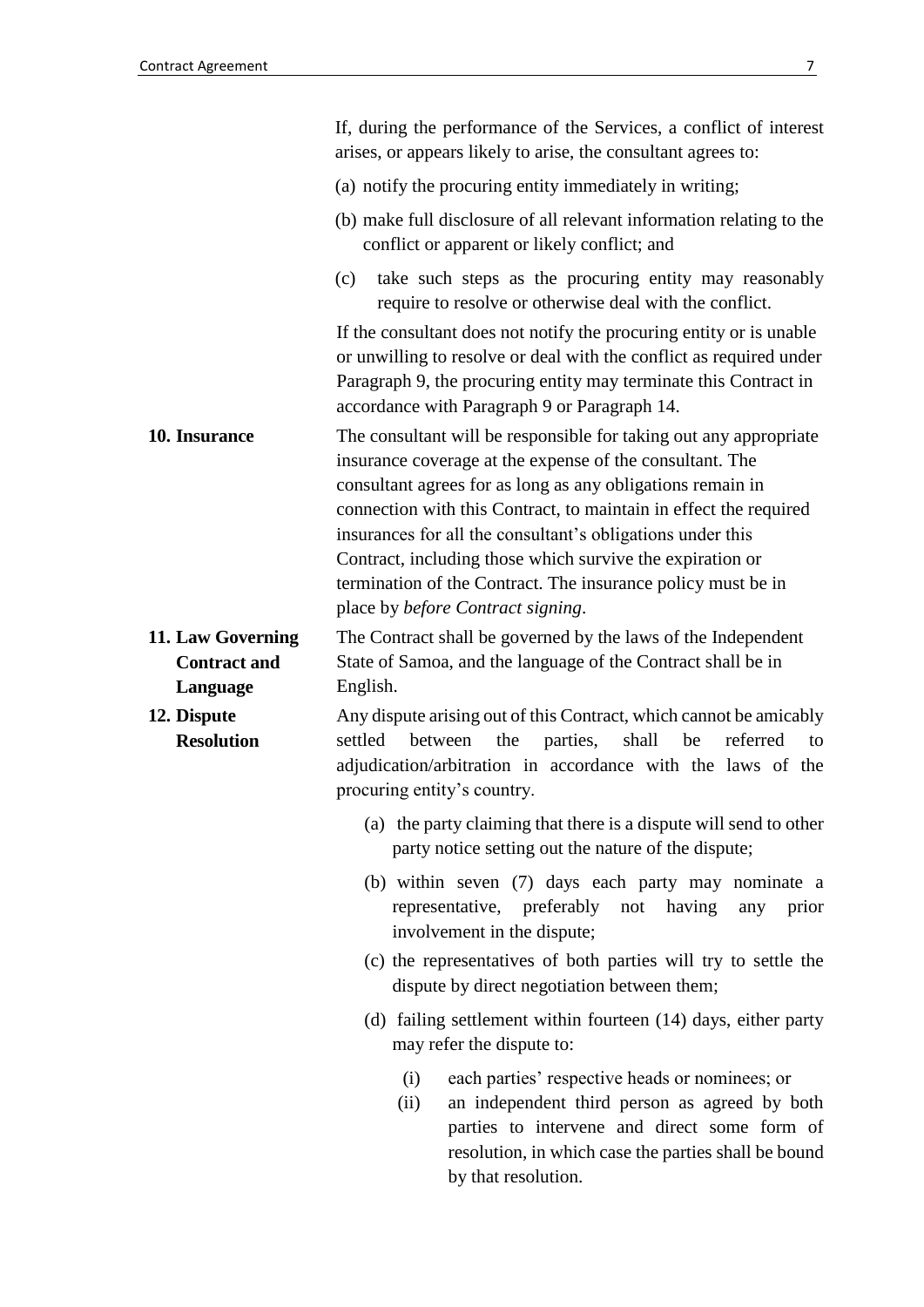- (e) failing a resolution within three (3) days after the fourteen (14) days in Paragraph 14 (d), either party may commence legal proceedings or, if agreed to by both parties to the arbitration of a single arbitrator under the *Arbitration Act 1976.*
- <span id="page-7-0"></span>**13. Termination** 13.1 Where a matter becomes a dispute in accordance with Paragraph 12, either party may, within 48 hours' notice to the other party, suspend the performance of the Services until such time as the dispute is resolved.
	- 13.2 Paragraph 13 does not apply to either party commencing legal proceedings for urgent interlocutory relief.
	- 13.3 The procuring entity may terminate this Contract with at least ten (10) working days prior written notice to the consultant after the occurrence of any of the events specified in paragraphs (a) through (d) of this Clause:
		- (a) If the consultant does not remedy a failure in the performance of its obligations under the Contract within seven (7) working days after being notified, or within any further period as the procuring entity may have subsequently approved in writing;
		- (b) If the consultant becomes insolvent or bankrupt;
		- (c) If the consultant, in the judgment of the procuring entity or the Government, has engaged in corrupt, fraudulent, collusive, coercive, or obstructive practices (as defined in the prevailing Government's sanctions procedures) in competing for or in performing the Contract.
		- (d) If the procuring entity, in its sole discretion and for any reason whatsoever, decides to terminate this Contract.
	- 13.4 Termination by the consultant

 The consultant may terminate this Contract, by not less than thirty (30) calendar days' written notice to the procuring entity, in case of the occurrence of any of the events specified in paragraphs (a) and (b) of this Clause.

- (a) If the procuring entity fails to pay any money due to the consultant pursuant to this Contract and not subject to dispute, within forty-five (45) calendar days after receiving written notice from the consultant that such payment is overdue.
- (b) If the procuring entity is in material breach of its obligations pursuant to this Contract and has not remedied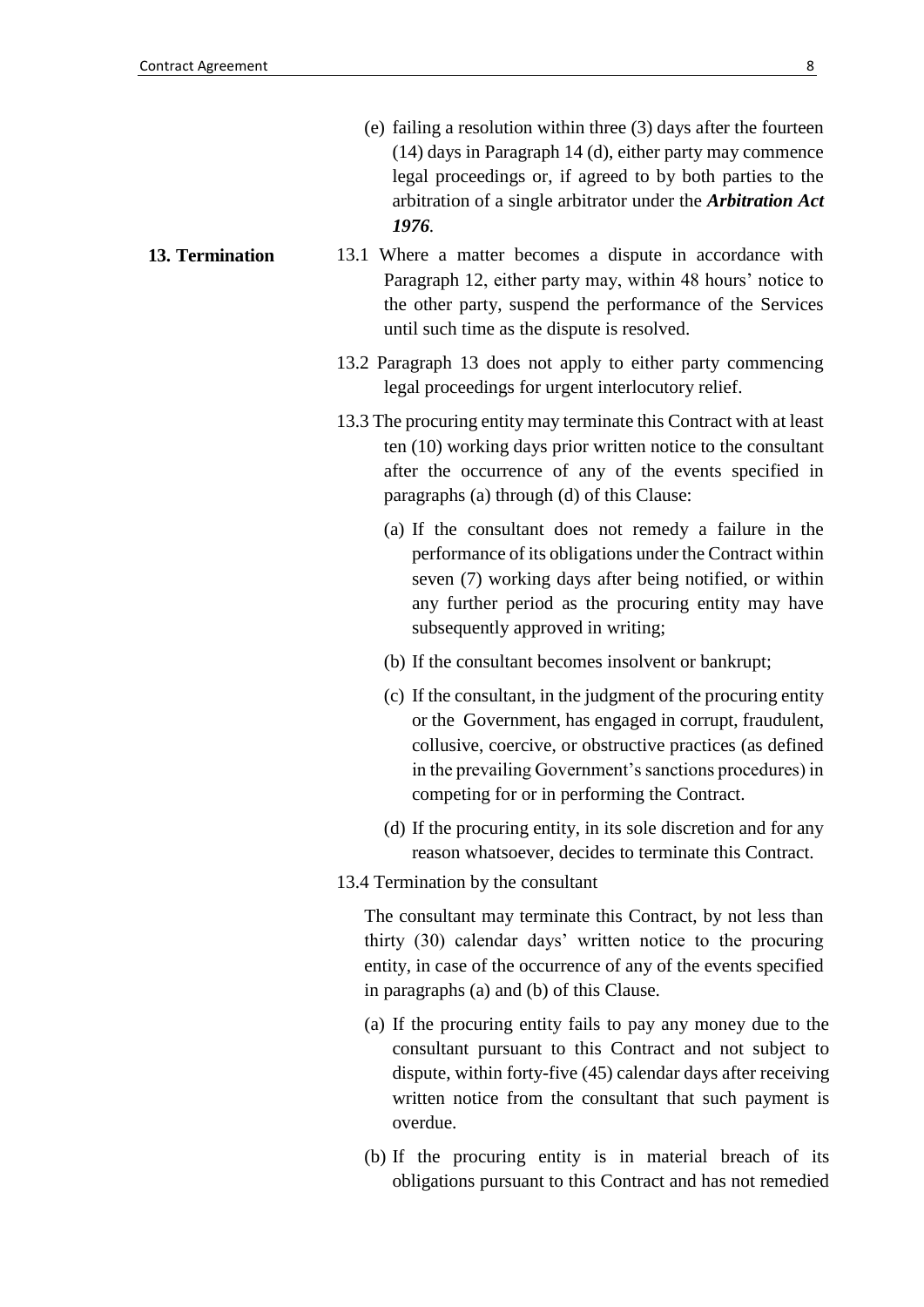the same within forty-five (45) days (or such longer period as the consultant may have subsequently agreed in writing) following the receipt by the procuring entity of the consultant's notice specifying such breach.

13.5 Termination by default

 Where a party fails to satisfy any of its obligations under this Contract, other than those referred to in Clauses 13.1 and 13.2 above, the other party may give notice requiring that the failure be remedied within a period of thirty (30) working days and if not remedied within that time, may terminate this contract immediately.

- 14.1. Upon receipt of a notice of termination from the procuring entity the consultant agrees to:
- **Termination**

<span id="page-8-0"></span>**14. Effect of** 

- (a) stop work as specified in the notice;
- (b) take all available steps to minimise loss resulting from that termination and to protect the procuring entity's Material referred to under Clause 9 and procuring entity property; and
- (c) continue to work on any part of the Services not affected by the notice.
- 14.2 Where there has been a termination under Clause 14, the procuring entity will be liable only for:
	- (a) payments and assistance for services rendered before the effective date of termination; and
	- (b) reasonable costs incurred by the consultant and directly attributable to the termination.
- 14.3 Where there has been a reduction in the scope of the Services, the procuring entity's liability to meet costs or provide facilities and assistance under the Contract, unless there is notice in writing to the contrary, shall abate in accordance with the reduction in the Services.
- 14.4 The procuring entity will not be liable to pay compensation under Clause 14.2(b) in an amount which would, in addition to any amounts paid or due, or becoming due, to the consultant under this Contract, together exceed the costs set out in Clause 3(a) of the Contract.
- 14.5 The consultant will not be entitled to compensation for loss of prospective profits.
- <span id="page-8-1"></span>**15. Force Majeure** 15.1 Definition
-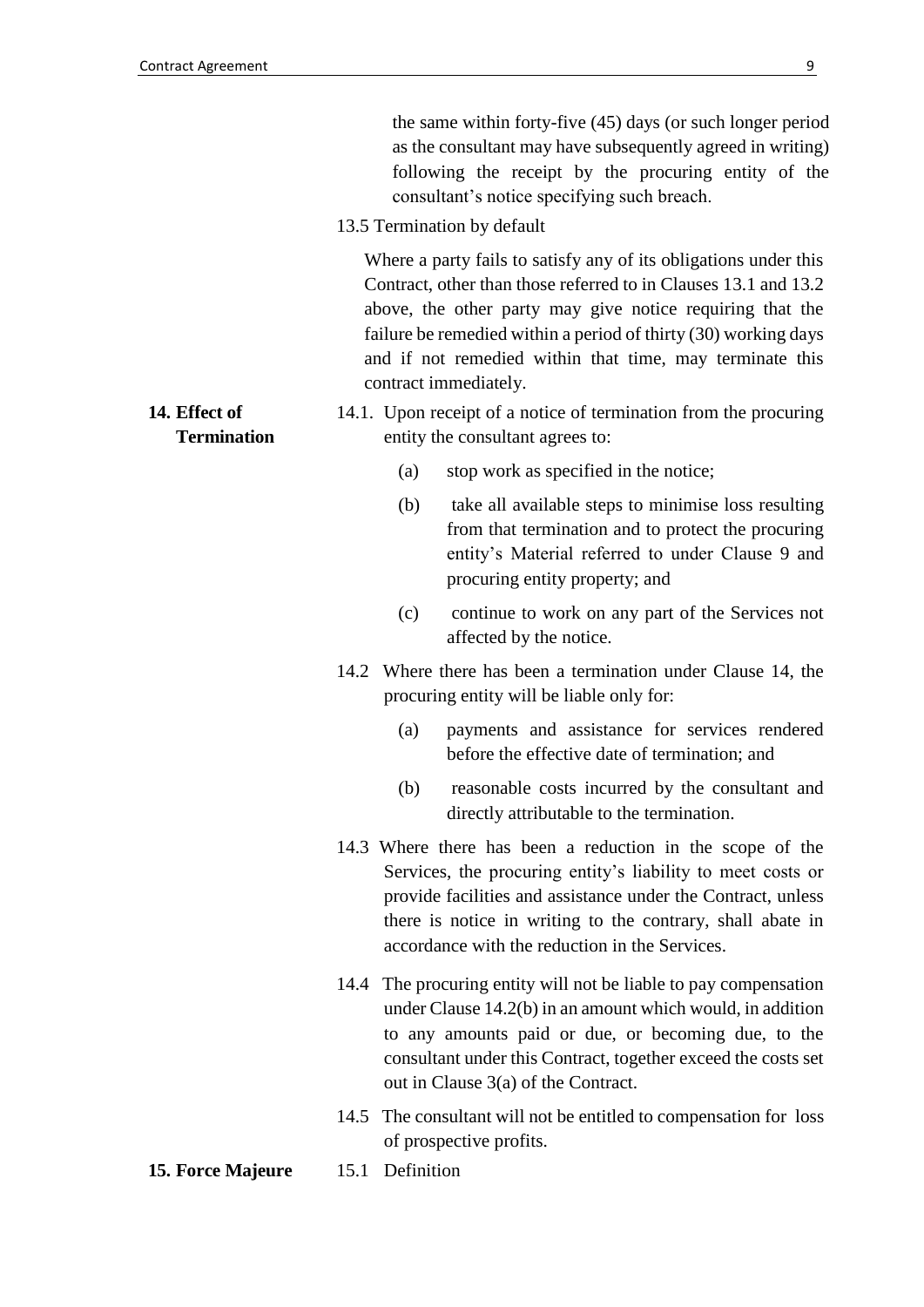- (a) For the purposes of this Contract, "Force Majeure" means an event which is beyond the reasonable control of a Party, is not foreseeable, is unavoidable, and which makes a Party's performance of its obligations hereunder impossible or so impractical as reasonably to be considered impossible in the circumstances, and includes, but is not limited to, war, riots, civil disorder, earthquake, fire, explosion, storm, flood or other adverse weather conditions, strikes, lockouts or other industrial action (except where such strikes, lockouts or other industrial action are within the power of the Party invoking Force Majeure to prevent), confiscation or any other action by Government agencies.
- (b) Force Majeure shall not include (i) any event which is caused by the negligence or intentional action of a Party or such Party's Sub-consultants or agents or employees, nor (ii) any event which a diligent Party could reasonably have been expected both to take into account at the time of the conclusion of this Contract and avoid or overcome in the carrying out of its obligations hereunder.
- (c) Force Majeure shall not include insufficiency of funds or failure to make any payment required hereunder.
- 15.2 No Breach of Contract

 The failure of a Party to fulfil any of its obligations hereunder shall not be considered to be a breach of, or default under, this Contract insofar as such inability arises from an event of Force Majeure, provided that the Party affected by such an event (a) has taken all reasonable precautions, due care and reasonable alternative measures in order to carry out the terms and conditions of this Contract; and (b) has informed the other Party as soon as possible about the occurrence of such an event.

- 15.3 Measures to be Taken
	- (a) A Party affected by an event of Force Majeure shall continue to perform its obligations under the Contract as far as is reasonably practical and shall take all reasonable measures to minimise the consequences of any event of Force Majeure.
	- (b) A Party affected by an event of Force Majeure shall notify the other Party of such event as soon as possible,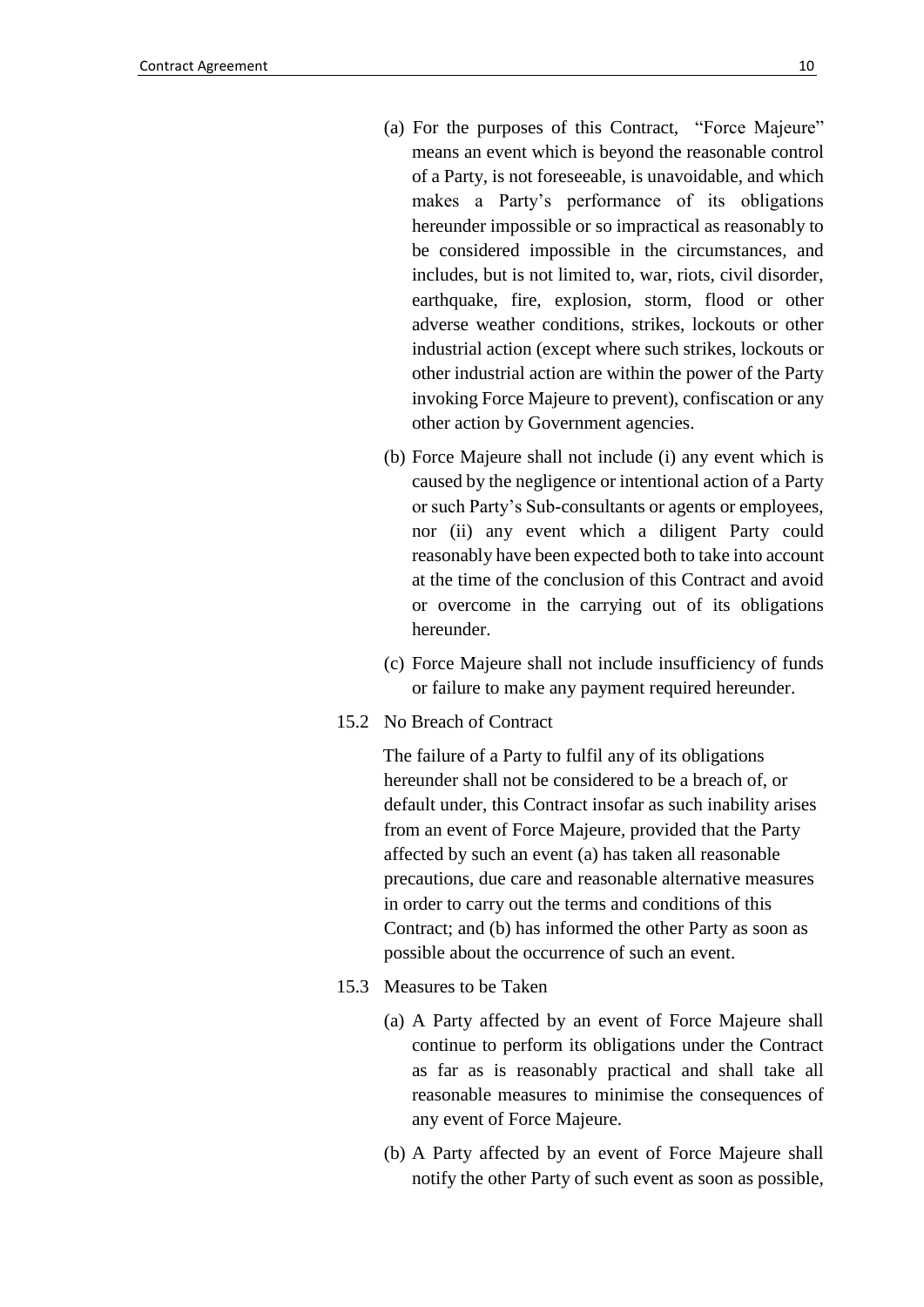and in any case not later than fourteen (14) days following the occurrence of such event, providing evidence of the nature and cause of such event, and shall similarly give written notice of the restoration of normal conditions as soon as possible.

- (c) Any period within which a Party shall, pursuant to this Contract, complete any action or task, shall be extended for a period equal to the time during which such Party was unable to perform such action as a result of Force Majeure.
- (d) During the period of their inability to perform the Services as a result of an event of Force Majeure, the consultant, upon instructions by the procuring entity, shall either:
	- (i) demobilise, in which case the consultant shall be reimbursed for additional costs they reasonably and necessarily incurred, and, if required by the procuring entity, in reactivating the Services; or
	- (ii) continue with the Services to the extent possible, in which case the consultant shall continue to be paid under the terms of this Contract and be reimbursed for additional costs reasonably and necessarily incurred.
- (e) In the case of disagreement between the Parties as to the existence or extent of Force Majeure, the matter shall be settled according to Clause GCC 8.
- 15.4 Payments

 During the period of their inability to perform the Services as a result of an event of Force Majeure, the consultant shall be entitled to continue to be paid under the terms of this Contract, as well as to be reimbursed for additional costs reasonably and necessarily incurred by them during such period for the purposes of the Services and in reactivating the Service after the end of such period.

<span id="page-10-0"></span>**16. Negation of Employment, Partnership and Agency**  16.1 The relationship of the consultant to the procuring entity is that of independent contractor and nothing contained herein shall be construed as creating any other relationship. The consultant agrees not to represent himself, and to use his best endeavours to ensure that his officers, employees, agents and subcontractors do not represent themselves, as being an officer, employee, partner or agent of the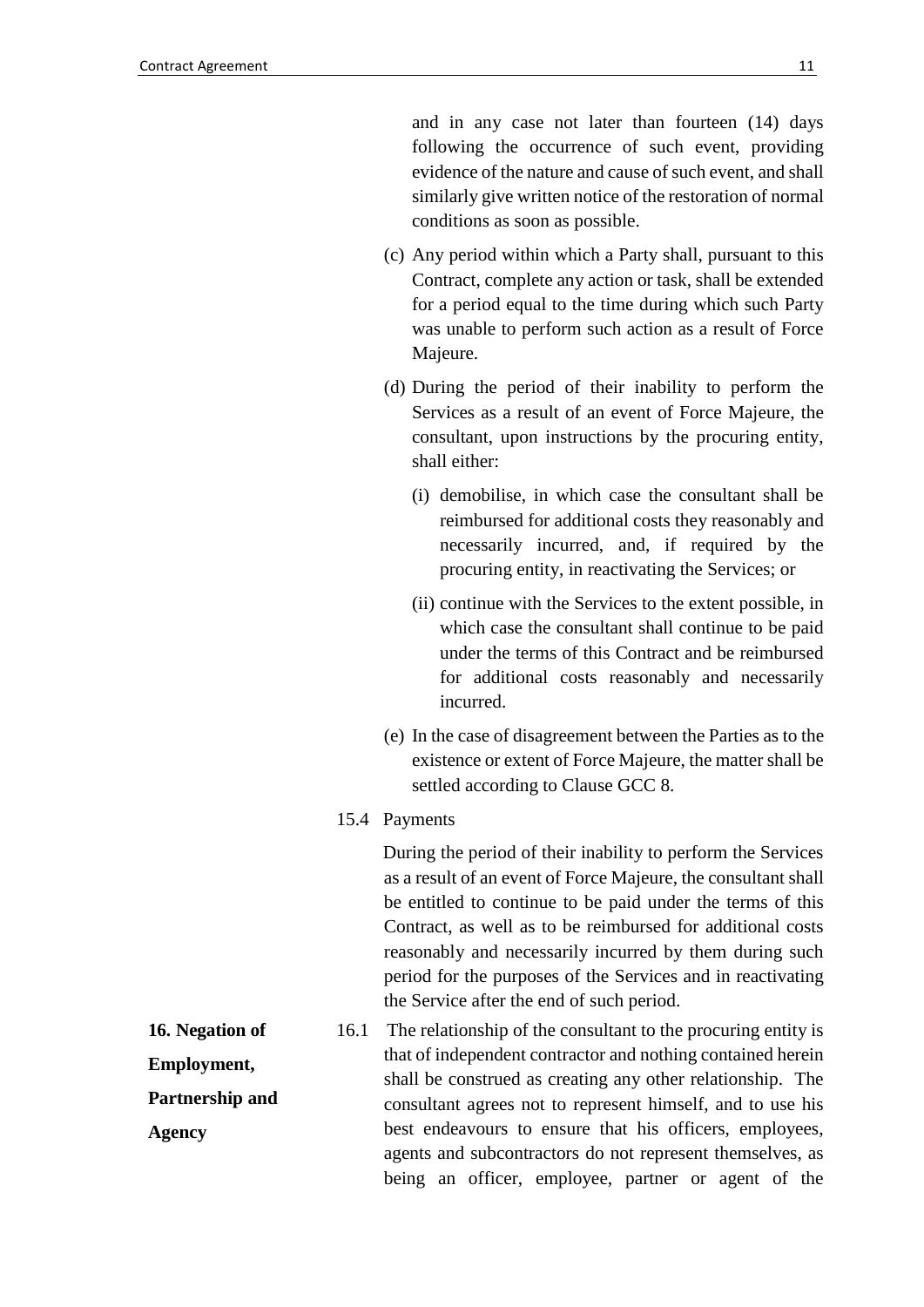<span id="page-11-2"></span><span id="page-11-1"></span><span id="page-11-0"></span>

|                                                         |      | Principal, or as otherwise able to bind or represent the<br>procuring entity.                                                                                                                                                                                  |
|---------------------------------------------------------|------|----------------------------------------------------------------------------------------------------------------------------------------------------------------------------------------------------------------------------------------------------------------|
|                                                         |      | 16.2 The consultant is not by virtue of this Contract an officer,<br>employee, partner or agent of the procuring entity, nor does<br>the consultant have any power or authority to bind or<br>represent the procuring entity.                                  |
| 17. Waiver<br>17.1<br>right.                            |      | If a party does not exercise (or delays in exercising) any of<br>its rights, that failure or delay does not operate as waiver of<br>those rights. A single or partial exercise by a party of any<br>of its rights does not prevent the further exercise of any |
|                                                         | 17.2 | In Clause 17.1, 'rights' means rights or remedies provided<br>by this Contract or at law.                                                                                                                                                                      |
| 18. Indemnity                                           | 18.1 | The consultant agrees to indemnify the procuring entity<br>from and against any:                                                                                                                                                                               |
|                                                         |      | (a) liability incurred by the consultant in the performance<br>of the Consultancy Services;                                                                                                                                                                    |
|                                                         |      | (b) loss of or damage to property of the procuring entity<br>caused by the consultant;                                                                                                                                                                         |
|                                                         |      | (c) loss or expense incurred by the procuring entity in<br>dealing with any claim against it including legal costs<br>and expenses resulting from any act or omission by the<br>consultant, in connection with this Contract;                                  |
|                                                         |      | (e) any breach by the consultant of his obligations under<br>this Contract, including any loss or damage attributable<br>to any such breach; and                                                                                                               |
|                                                         |      | (f) any use or disclosure by the consultant, of Confidential<br>Information held or controlled by him in connection<br>with this Contract.                                                                                                                     |
|                                                         | 18.2 | The consultant's liability to indemnify the procuring entity<br>under sub-section 3.4 will be reduced proportionately to the<br>extent that any negligent act or omission of the procuring<br>entity contributed to the relevant liability, loss or damage.    |
|                                                         |      | 18.3 The obligations under section 18 shall survive the expiration<br>or termination of this Contract.                                                                                                                                                         |
| 19. Corrupt and<br><b>Fraudulent</b><br><b>Practice</b> | 19.1 | If the procuring entity determines that the consultant and/or<br>its Personnel, sub-contractors, sub-consultants, services<br>providers and suppliers has engaged in corrupt, fraudulent,<br>collusive, coercive, or obstructive practices, in competing       |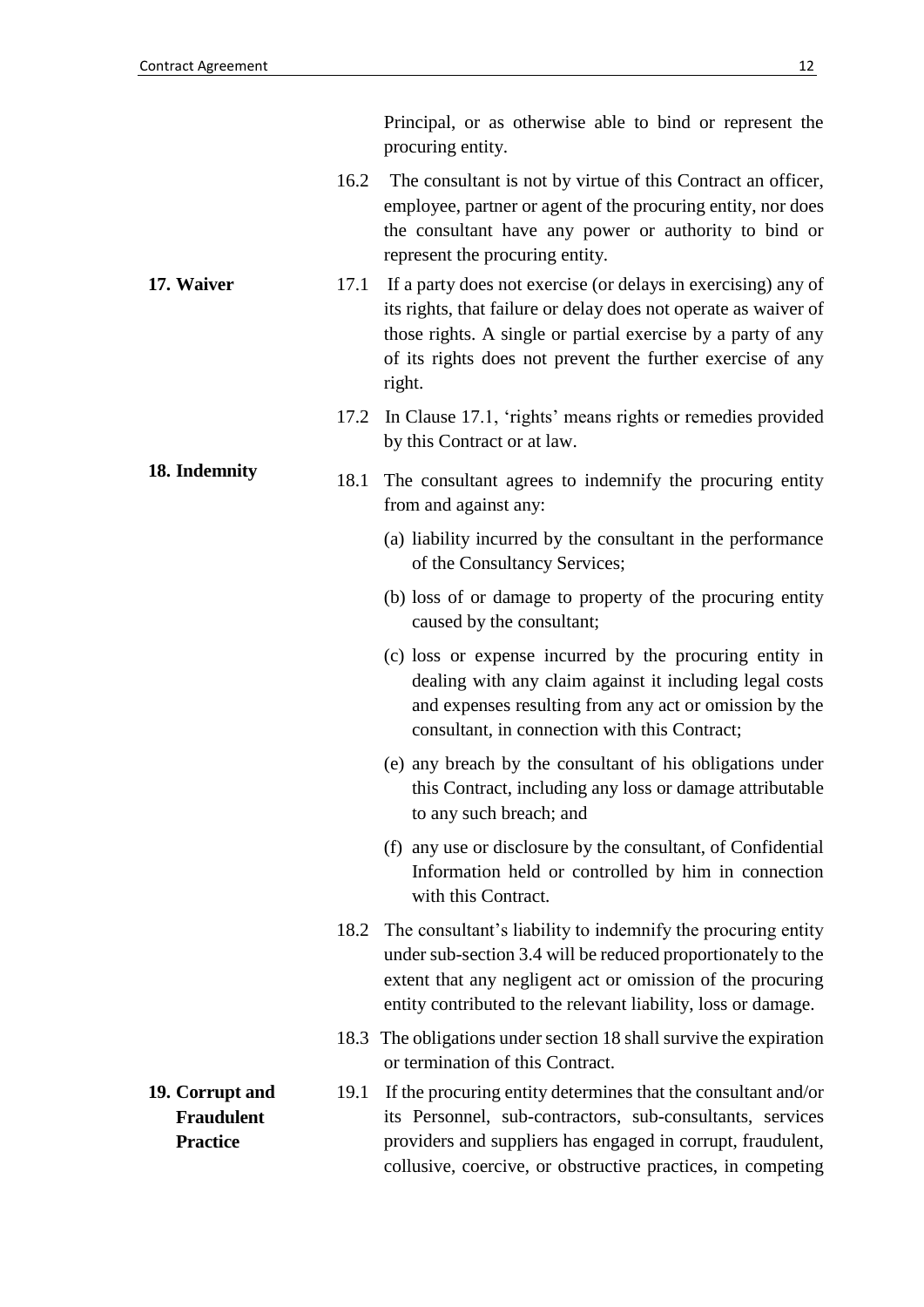<u>.</u>

for or in executing the Contract, the procuring entity may, after giving 14 days' notice to the consultant, terminate the consultant's employment.

- 19.2 Should any Personnel of the consultant be determined to have engaged in corrupt, fraudulent, collusive, coercive, or obstructive practice during the execution of the Contract, that Personnel shall be removed.
- 19.3 For the purposes of this Clause, the terms set-forth below are defined as follows:
	- $(i)$  "corrupt practice"<sup>2</sup> is the offering, giving, receiving or soliciting, directly or indirectly, of anything of value to influence improperly the actions of another party;
	- (ii) "fraudulent practice"<sup>3</sup> is any act or omission, including a misrepresentation, that knowingly or recklessly misleads, or attempts to mislead, a party to obtain a financial or other benefit or to avoid an obligation;
	- (iii) "collusive practice"<sup>4</sup> is an arrangement between two or more parties designed to achieve an improper purpose, including to influence improperly the actions of another party;
	- (iv) "coercive practice"<sup>5</sup> is impairing or harming, or threatening to impair or harm, directly or indirectly, any party or the property of the party to influence improperly the actions of a party;
	- (v) "obstructive practice" is:
		- (aa) deliberately destroying, falsifying, altering or concealing of evidence material to the investigation or making false statements to investigators in order to materially impede a Government investigation into allegations of a corrupt, fraudulent, coercive or collusive practice; and/or threatening, harassing or

 $\overline{2}$ "Another party" refers to a public official acting in relation to the selection process or contract execution. In this context, "public official" includes Government staff and employees of other organisations taking or reviewing procurement decisions.

<sup>&</sup>lt;sup>3</sup> A "party" refers to a public official; the terms "benefit" and "obligation" relate to the selection process or contract execution; and the "act or omission" is intended to influence the selection process or contract execution.

<sup>4</sup> "Parties" refers to participants in the selection process (including public officials) attempting to establish bid prices at artificial, non competitive levels.

 $5$  A "party" refers to a participant in the selection process or contract execution.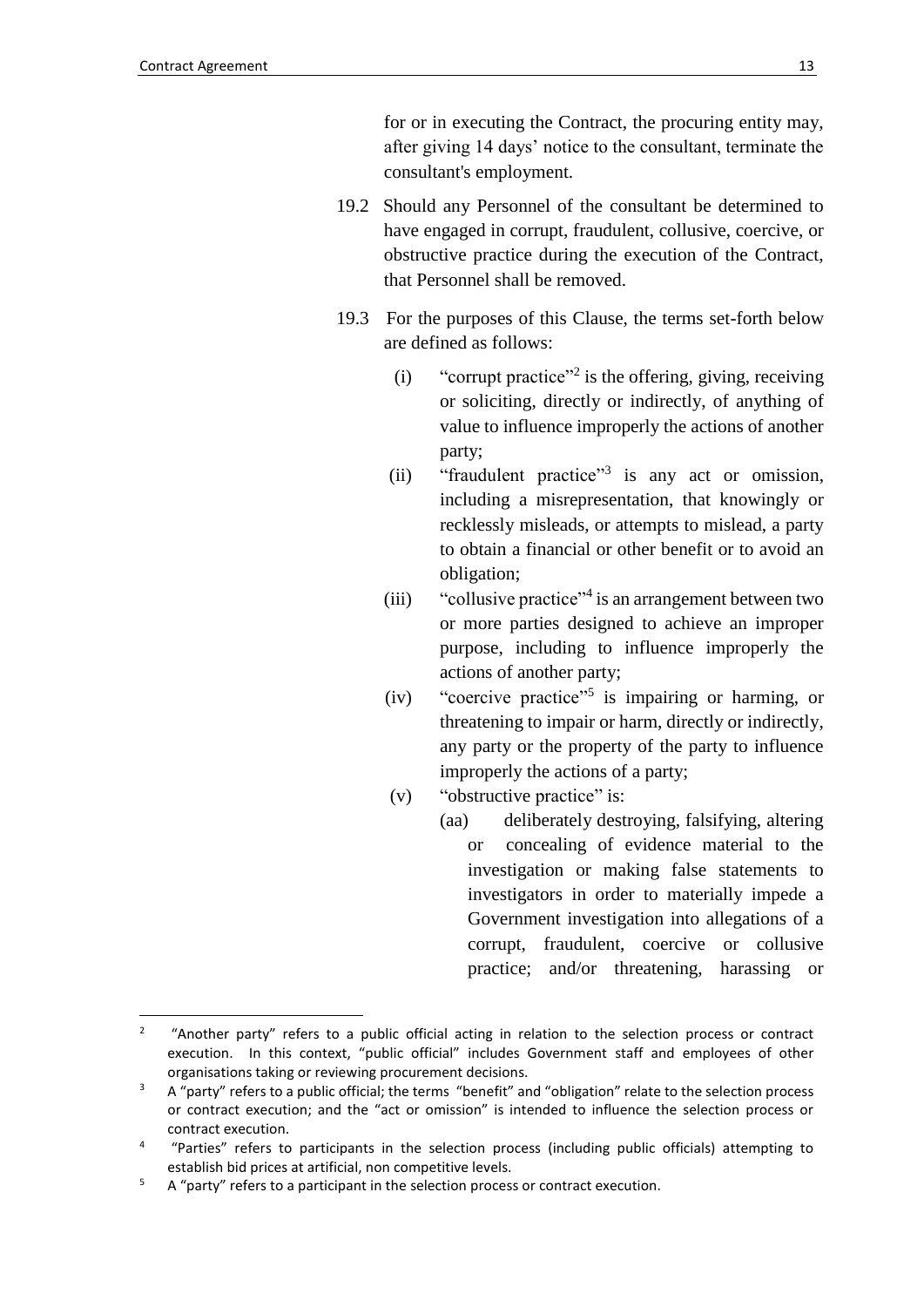- (bb) acts intended to materially impede the exercise of the Government's inspection and audit rights provided for under Clause 6.
- <span id="page-13-0"></span>**20. Assignment and Novation** 20.1 The consultant shall not assign its obligations, and agrees not to assign its rights, under this contract without, in either case, prior written approval from the procuring entity.
	- 20.2 The consultant agrees not to consult with any other person for the purposes of entering into an agreement that would or could require novation of the contract without first consulting the procuring entity.
- <span id="page-13-1"></span>**21. Skills Transfer** 21.1 The consultant shall use its best endeavours to impart skills and to instruct the procuring entity's employees with whom the consultant has contact in the performance of the Consultancy Services, with a view to increasing and consolidating the skills base within the procuring entity.
- <span id="page-13-2"></span>**22. Security and access** 22.1 The consultant, when using the procuring entity's premises or facilities, shall comply with all rules, policies, directions and procedures including those relating to security and to workplace health and safety in effect at the premises or in regard to the facilities notified to the consultant by the procuring entity.
	- 22.2 The consultant will give the Coordinator, and any other persons authorised in writing by the procuring entity, reasonable access to premises occupied by the consultant where the Consultancy Services are being undertaken and will permit them to inspect any Contract Material or other Material related to the Consultancy Services.
- <span id="page-13-3"></span>**23. Notices** 23.1 Any notice, request or other communication to be given under this Contract is to be in writing and dealt with as follows:

(a)if given by the consultant to the Principal – marked for the attention of the Delegate at the address indicated in Item I of the Schedule; or

(b) if given by the procuring entity to the consultant – signed by the Delegate and marked with the address indicated below.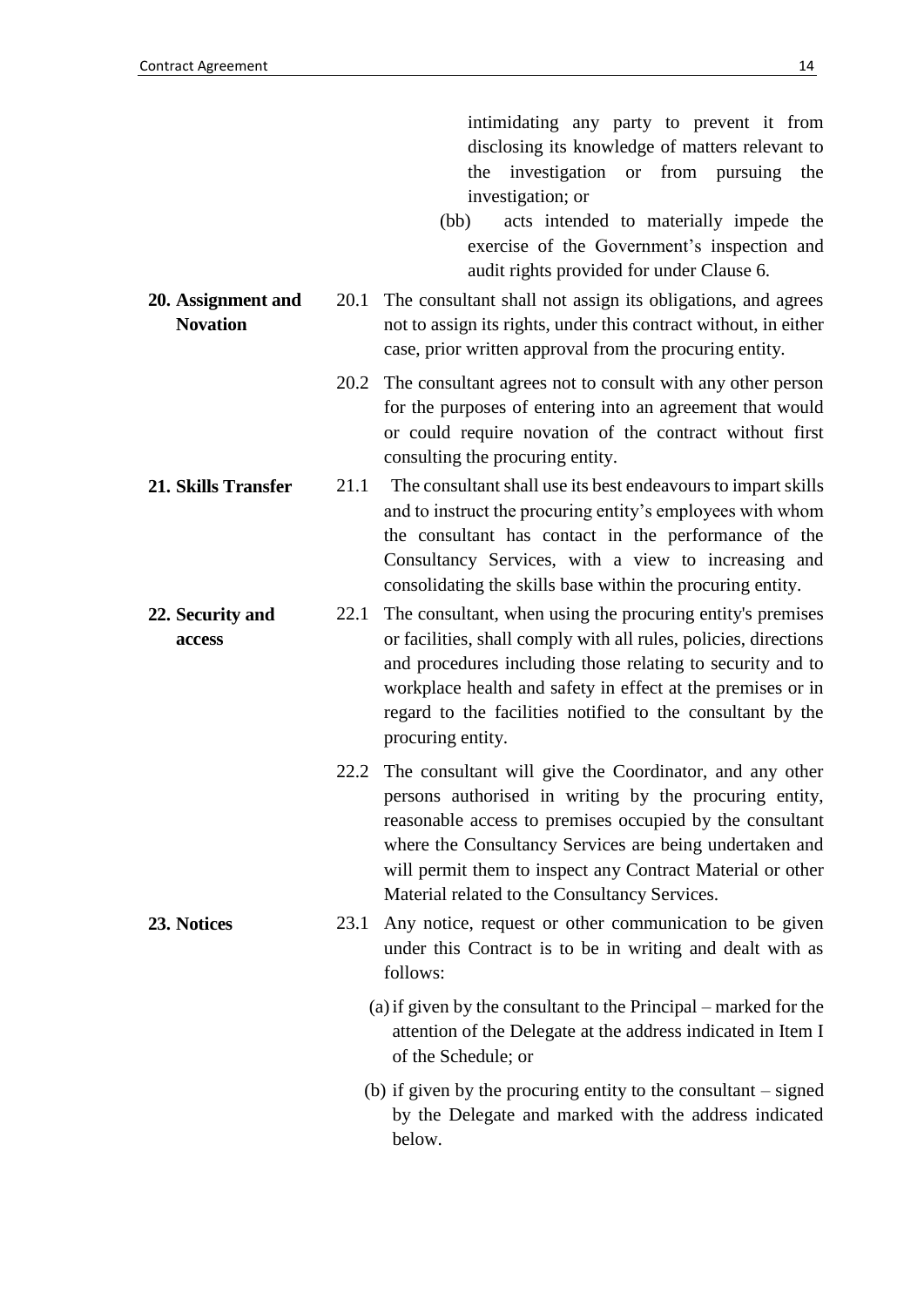The addresses of the Parties for communication of a notice, request or consent are:

Procuring entity :

Attention :

Facsimile :

Consultant :

Attention :

Facsimile :

- 23.2 Any notice, request or other communication is to be delivered by hand or sent by pre-paid post or transmitted electronically, with confirming copy by hand or international courier and if it is sent or transmitted electronically a copy is to be sent to the addressee by prepaid post. also
- 23.3 A notice, request or other communication shall deemed to be received:
	- (a) if delivered by hand, upon delivery;
	- (b) if sent by pre-paid post, upon the expiration of 2 working days after the date on which it was sent; and
	- (c) if transmitted electronically, upon receipt by the sender of an acknowledgment that the communication has been properly transmitted to the recipient.
- <span id="page-14-0"></span>**24. Variations** 24.1 No variation of this Contract is binding unless it is agreed in writing between the Parties.
- <span id="page-14-1"></span>**25. Counterparts** 25.1 The parties may execute this Contract in multiple counterparts, each of which constitutes an original, and all of which, collectively, constitute only one agreement. The signatures of all of the parties need not appear on the same counterpart, and delivery of an executed counterpart signature page by facsimile is as effective as executing and delivering this Agreement in the presence of the other parties to this Agreement. This Agreement is effective upon delivery of one executed counterpart from each party to the other parties. This clause shall not apply if counterparts not required.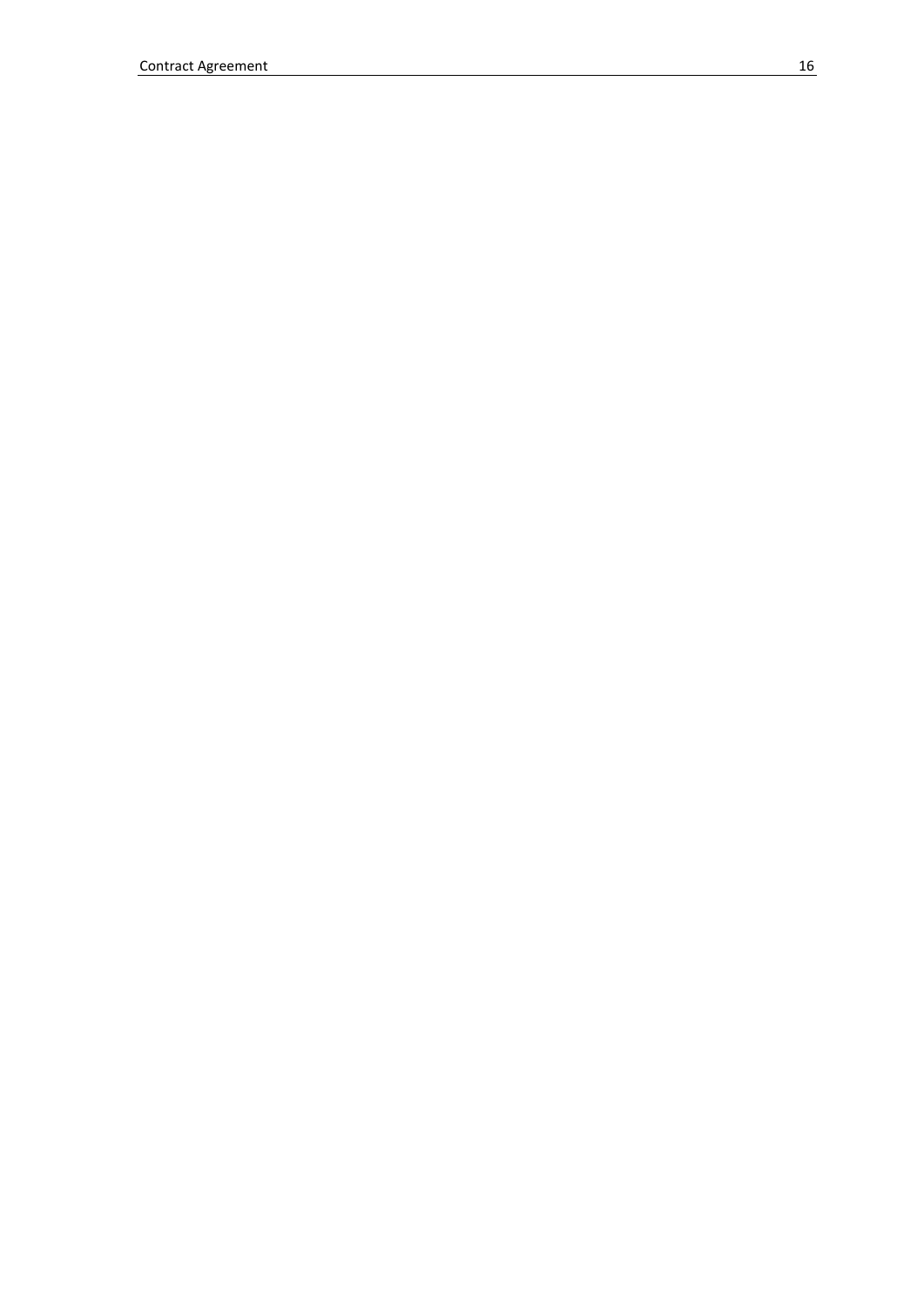**IN WITNESS WHEREOF**, the parties hereto have caused this Agreement to be signed in their respective names as of the day and year first above written.

| <b>SIGNED</b> by the <i>massimirano for and on behalf</i> |              |
|-----------------------------------------------------------|--------------|
| of the INDEPENDENT STATE OF SAMOA                         | $\lambda$    |
| In the presence of:                                       | $\mathcal Y$ |
| (Witness Name)                                            |              |
| (Witness Occupation)                                      |              |
| (Witness Address)                                         |              |
| SIGNED by INSERT CONSULTANTS NAME                         |              |
| as the consultant in the presence of                      |              |
| (Witness Name)                                            |              |
| (Witness Occupation)                                      |              |
| (Witness Address)                                         |              |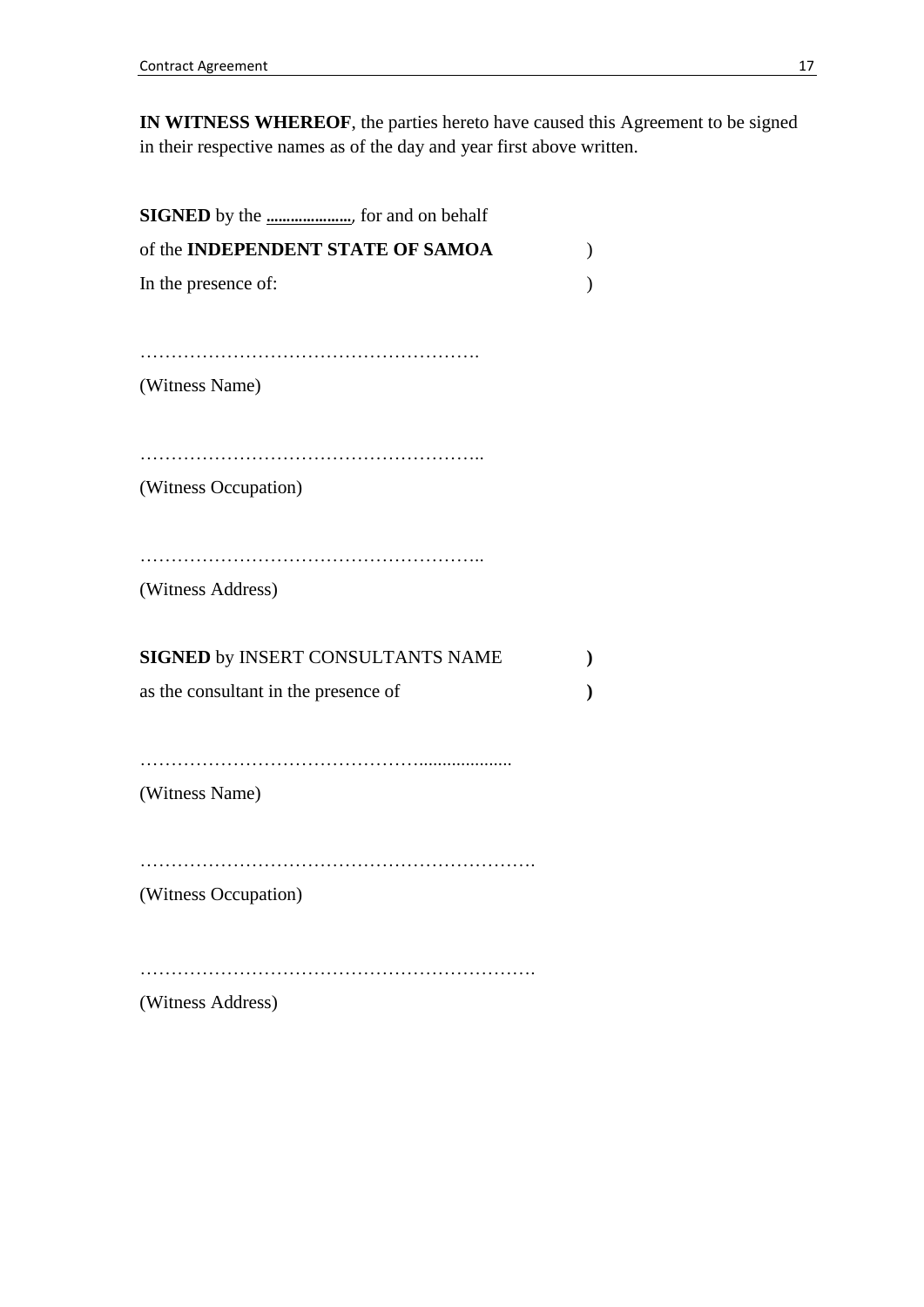## **LIST OF ANNEXES**

- ANNEX A: Terms of Reference and Scope of Services
- ANNEX B: Consultant's Reporting Obligations
- ANNEX C: Cost Estimate of Services, List of Personnel and Schedule of Rates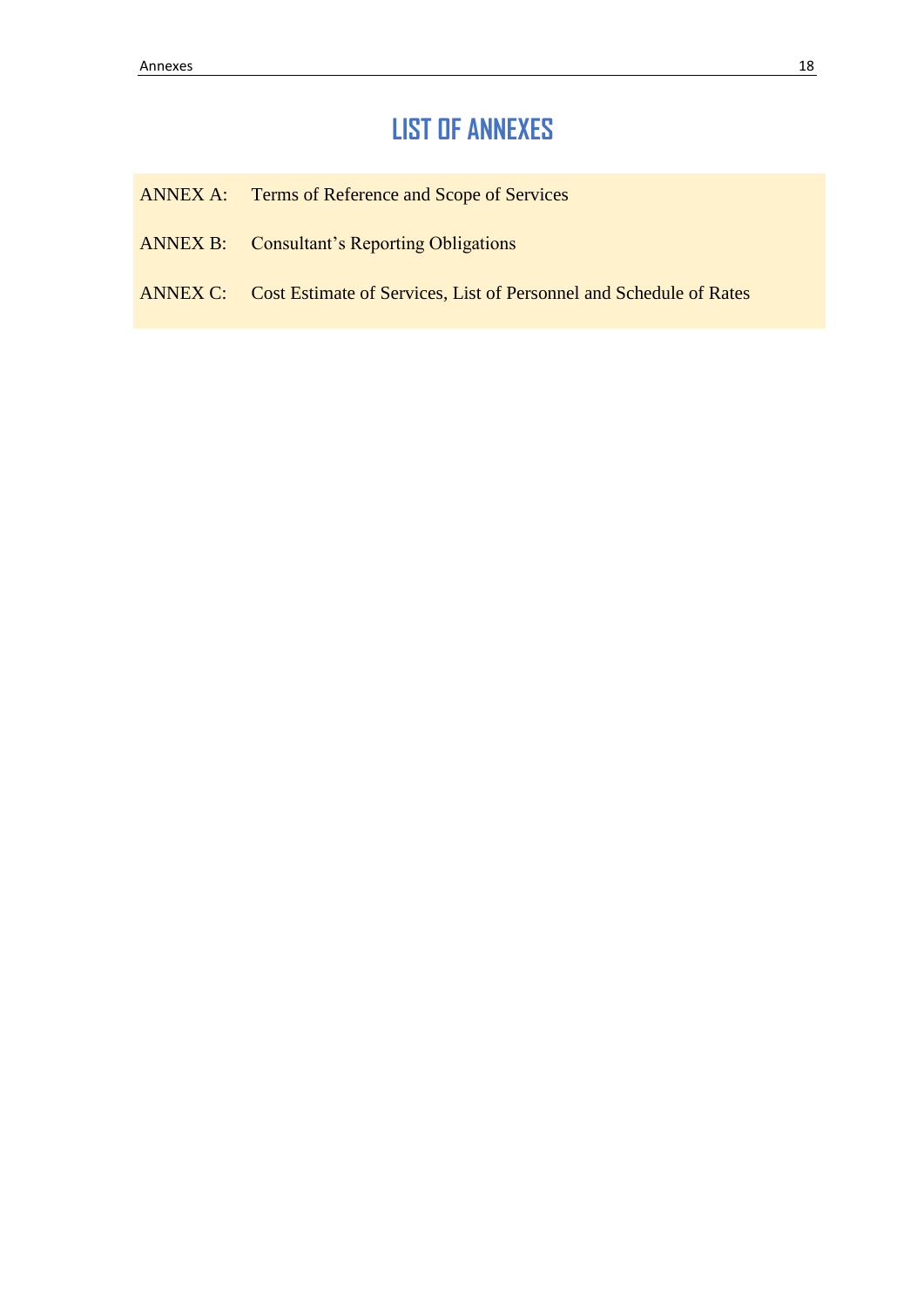### **Annex C**

#### **(1) Remuneration of Staff**

|                 | <b>NAME</b> | <b>RATE</b><br>(per month/day/ hour in<br>currency) | <b>TIME SPENT</b><br>(number of<br>month/day/hour) | <b>TOTAL</b><br>(currency) |
|-----------------|-------------|-----------------------------------------------------|----------------------------------------------------|----------------------------|
| (a) Team Leader |             |                                                     |                                                    |                            |
| (b)             |             |                                                     |                                                    |                            |
| (c)             |             |                                                     |                                                    |                            |
|                 |             |                                                     |                                                    | Sub-Total $(1)$            |

#### **(2) Reimbursables<sup>6</sup>**

|                          | <b>RATE</b> | <b>DAYS</b> | <b>TOTAL</b>    |
|--------------------------|-------------|-------------|-----------------|
| (a) International Travel |             |             |                 |
| (b) Local Transportation |             |             |                 |
| (c) Per Diem             |             |             |                 |
|                          |             |             | Sub-total $(2)$ |

 $6\overline{6}$ <sup>6</sup> To include expenses for international travel, local transportation, per diem, communications, reporting costs, visas, inoculations, routine medical examinations, porterage fees, in-and-out expenses, airport taxes, and other such travel related expenses as may be necessary; reimbursable at cost with supporting documents/receipts; except for per diem (which is fixed and includes housing and <u>expenses</u>).